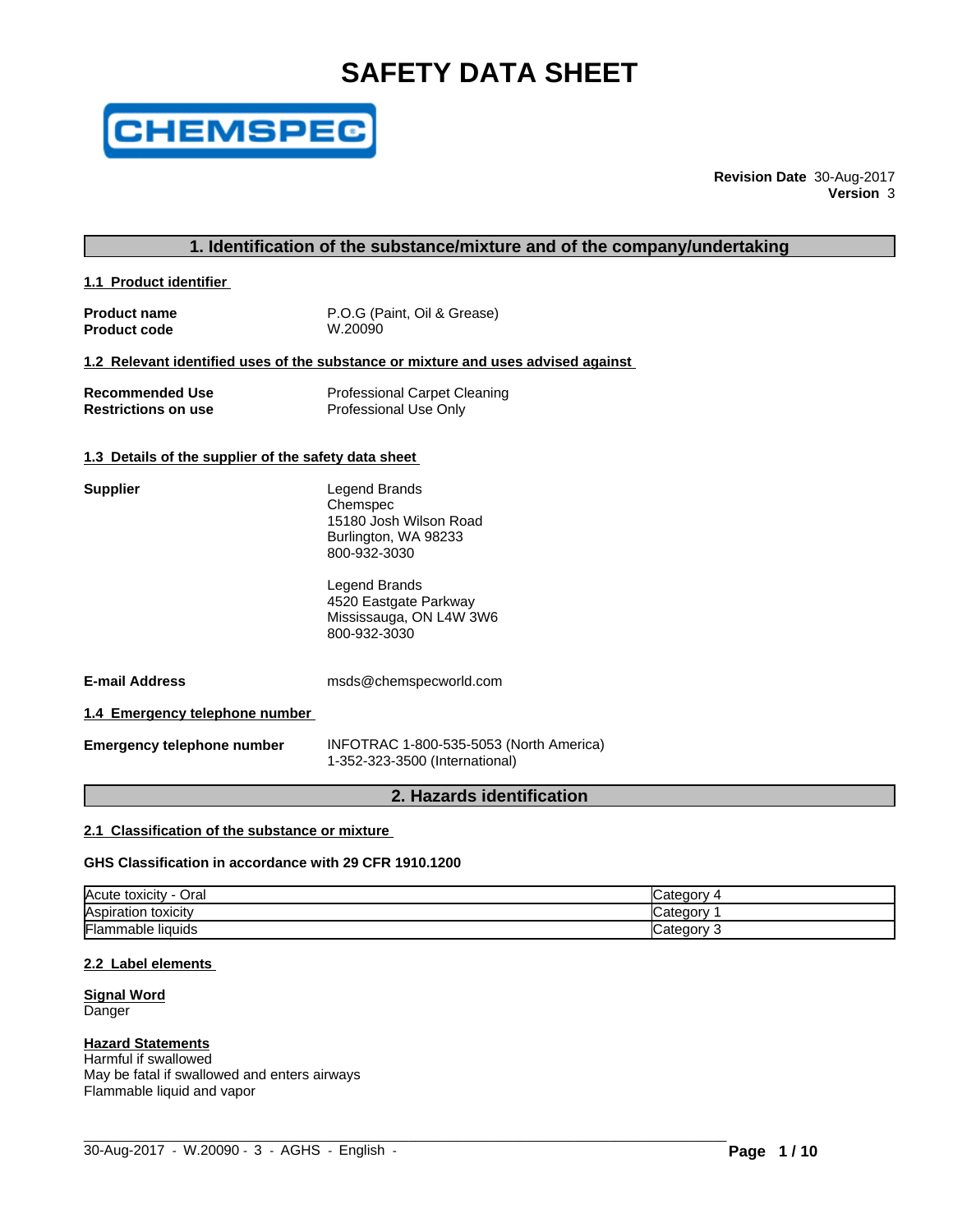

### **Precautionary Statements - Prevention**

Wash face, hands and any exposed skin thoroughly after handling Do not eat, drink or smoke when using this product Keep away from heat/sparks/open flames/hot surfaces. - No smoking Keep container tightly closed Ground/Bond container and receiving equipment Use explosion-proof electrical/ventilating/lighting/equipment Use only non-sparking tools Take precautionary measures against static discharge Wear protective gloves/clothing and eye/face protection

#### **Precautionary Statements - Response**

IF ON SKIN (or hair): Take off immediately all contaminated clothing. Rinse skin with water/ shower IF SWALLOWED: Immediately call a POISON CENTER or doctor Do NOT induce vomiting Rinse mouth In case of fire: Use CO2, dry chemical, or foam to extinguish

#### **Precautionary Statements - Storage**

Store locked up Store in a well-ventilated place. Keep cool

#### **Precautionary Statements - Disposal**

Dispose of contents/container to an approved waste disposal plant

# **2.3. Other Hazards Hazards not otherwise classified (HNOC)**

Not Applicable

#### **2.4 Other information**

Not Applicable

**Unknown Acute Toxicity**  $\lt$  1% of the mixture consists of ingredient(s) of unknown toxicity

# **3. Composition/Information on Ingredients**

#### **Substance Mixture**

| <b>Chemical Name</b>                         | <b>CAS No.</b> | Weight-%  |
|----------------------------------------------|----------------|-----------|
| AMYL ACETATE                                 | 628-63-7-LB    | $20 - 30$ |
| Naphtha, petroleum, hydrotreated heavy       | 64742-48-9-LB  | $20 - 30$ |
| Alcohols, C6-C12, Ethoxylated, propoxylated  | 68937-66-6     | $20 - 30$ |
| 2-METHYLBUTYL ACETATE                        | 624-41-9-LB    | $10 - 20$ |
| Alcohols, C10-C16, ethoxylated, propoxylated | 69227-22-1     | $10 - 20$ |
| Ethylene glycol monobutyl ether              | 111-76-2       | $5 - 10$  |

The exact percentage (concentration) of composition has been withheld as a trade secret.

#### **4. First aid measures**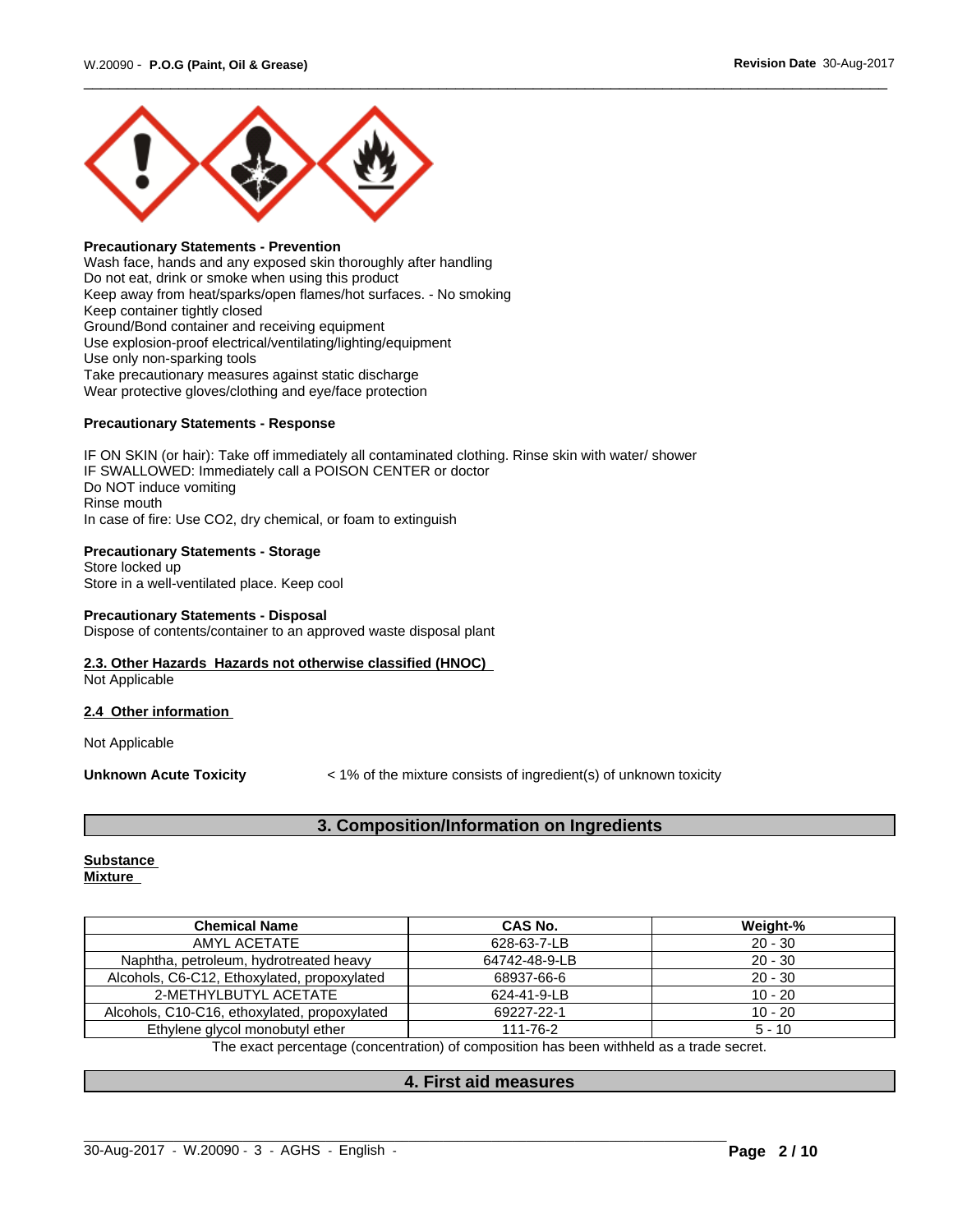#### **4.1 Description of first-aid measures**

| <b>General advice</b>                                           | Immediate medical attention is required. Show this safety data sheet to the doctor in<br>attendance. If symptoms persist, call a physician.                                                                                                                                                                                                                                                                                                              |
|-----------------------------------------------------------------|----------------------------------------------------------------------------------------------------------------------------------------------------------------------------------------------------------------------------------------------------------------------------------------------------------------------------------------------------------------------------------------------------------------------------------------------------------|
| Eye contact                                                     | Immediately flush with plenty of water. After initial flushing, remove any contact lenses and<br>continue flushing for at least 15 minutes. Keep eye wide open while rinsing. If symptoms<br>persist, call a physician. Rinse thoroughly with plenty of water for at least 15 minutes and<br>consult a physician.                                                                                                                                        |
| <b>Skin contact</b>                                             | Wash off immediately with plenty of water. Immediate medical attention is not required.<br>Wash off immediately with soap and plenty of water. Remove all contaminated clothes and<br>shoes. If skin irritation persists, call a physician.                                                                                                                                                                                                              |
| <b>Inhalation</b>                                               | Move to fresh air. Consult a physician. If breathing is irregular or stopped, administer<br>artificial respiration. Avoid direct contact with skin. Use barrier to give mouth-to-mouth<br>resuscitation. Immediate medical attention is not required. Move to fresh air in case of<br>accidental inhalation of vapors. If symptoms persist, call a physician. Move to fresh air in<br>case of accidental inhalation of vapors or decomposition products. |
| Ingestion                                                       | Do NOT induce vomiting. Rinse mouth. Drink plenty of water. If symptoms persist, call a<br>physician. Clean mouth with water and drink afterwards plenty of water. Never give<br>anything by mouth to an unconscious person. Consult a physician.                                                                                                                                                                                                        |
| 4.2 Most important symptoms and effects, both acute and delayed |                                                                                                                                                                                                                                                                                                                                                                                                                                                          |
| <b>Symptoms</b>                                                 | See Section 2.2, Label Elements and/or Section 11, Toxicological effects.                                                                                                                                                                                                                                                                                                                                                                                |
|                                                                 | 4.3 Indication of any immediate medical attention and special treatment needed                                                                                                                                                                                                                                                                                                                                                                           |
| Notes to physician                                              | Treat symptomatically.                                                                                                                                                                                                                                                                                                                                                                                                                                   |
|                                                                 |                                                                                                                                                                                                                                                                                                                                                                                                                                                          |

# **5. Fire-Fighting Measures**

#### **5.1 Extinguishing media**

#### **Suitable extinguishing media**

Water spray. Foam. Dry powder. Use:. Dry chemical. Carbon dioxide (CO2). Alcohol-resistant foam.

### **Unsuitable Extinguishing Media** None.

#### **5.2 Special hazards arising from the substance or mixture**

#### **Special Hazard**

Hazardous decomposition products formed under fire conditions. Contact with water liberates toxic gas. Risk of ignition.

**Hazardous Combustion Products** No information available.

#### **Explosion Data**

**Sensitivity to Mechanical Impact** None. **Sensitivity to Static Discharge** None.

#### **5.3 Advice for firefighters**

As in any fire, wear self-contained breathing apparatus pressure-demand, MSHA/NIOSH (approved or equivalent) and full protective gear.

# **6. Accidental Release Measures**

# **6.1 Personal precautions, protective equipment and emergency procedures**

Remove all sources of ignition. Evacuate personnel to safe areas.Ensure adequate ventilation, especially in confined areas. Use personal protective equipment. Keep people away from and upwind of spill/leak. Pay attention to flashback. Take precautionary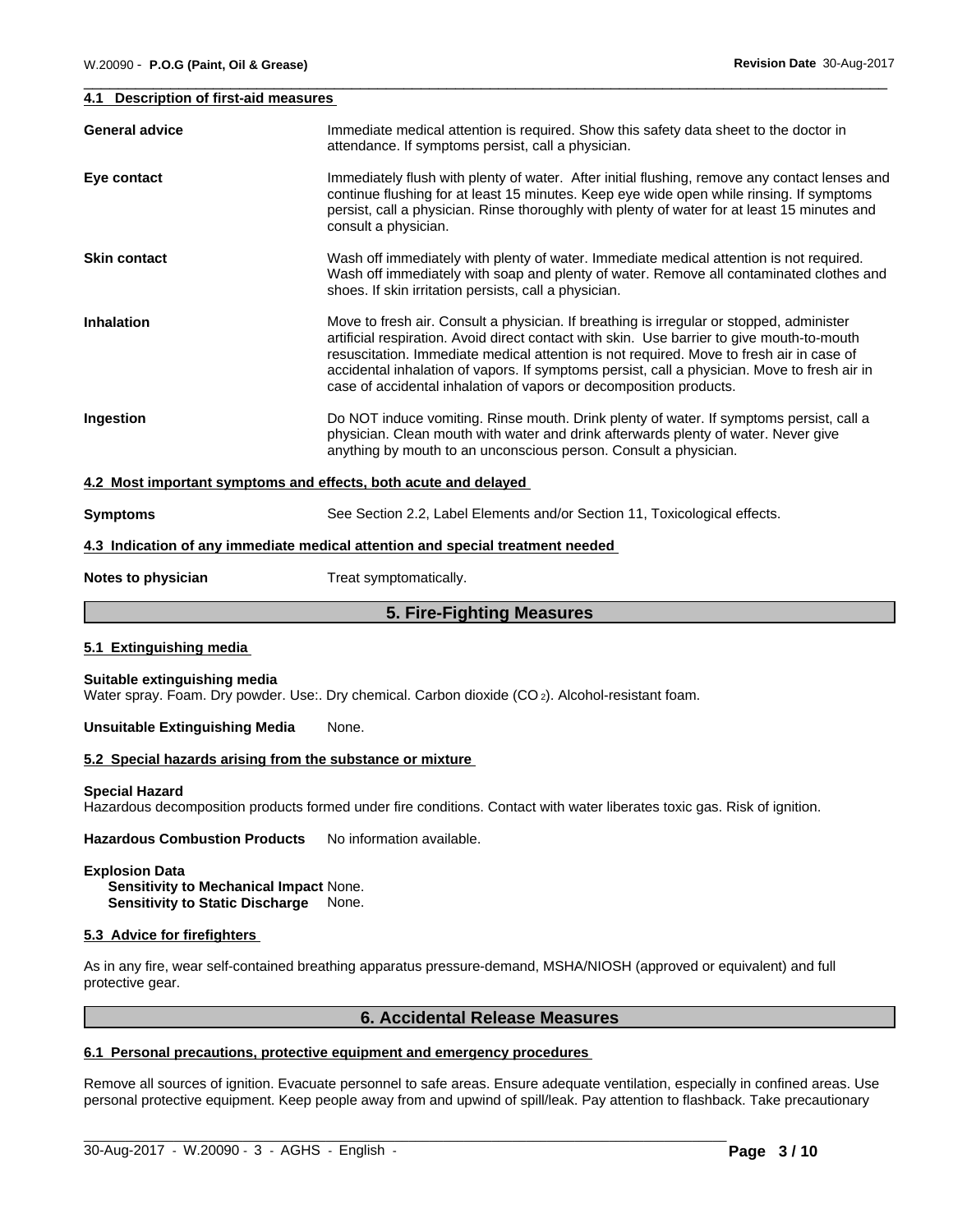measures against static discharges.

#### **6.2 Environmental precautions**

Prevent further leakage or spillage if safe to do so. Prevent product from entering drains. Do not flush into surface water or sanitary sewer system. See Section 12 for additional Ecological information.

#### **6.3 Methods and materials for containment and cleaning up**

| <b>Methods for Containment</b> | Prevent further leakage or spillage if safe to do so.                                                                                                                                                                                                                   |
|--------------------------------|-------------------------------------------------------------------------------------------------------------------------------------------------------------------------------------------------------------------------------------------------------------------------|
| Methods for cleaning up        | Pick up and transfer to properly labeled containers. Dam up. Soak up with inert absorbent<br>material (e.g. sand, silica gel, acid binder, universal binder, sawdust). Soak up with inert<br>absorbent material. Take precautionary measures against static discharges. |

# **7. Handling and storage**

# **7.1 Precautions for safe handling**

| Advice on safe handling                                          | Ensure adequate ventilation. Keep away from open flames, hot surfaces and sources of<br>ignition. Take precautionary measures against static discharges. Use only in an area<br>containing flame proof equipment. To avoid ignition of vapors by static electricity discharge,<br>all metal parts of the equipment must be grounded. Use only in area provided with<br>appropriate exhaust ventilation. Wear personal protective equipment. Do not breathe<br>vapors or spray mist. Keep away from heat/sparks/open flames/hot surfaces. - No smoking.<br>Take necessary action to avoid static electricity discharge (which might cause ignition of<br>organic vapors). |
|------------------------------------------------------------------|--------------------------------------------------------------------------------------------------------------------------------------------------------------------------------------------------------------------------------------------------------------------------------------------------------------------------------------------------------------------------------------------------------------------------------------------------------------------------------------------------------------------------------------------------------------------------------------------------------------------------------------------------------------------------|
| <b>Hygiene measures</b>                                          | When using, do not eat, drink or smoke. Regular cleaning of equipment, work area and<br>clothing is recommended.                                                                                                                                                                                                                                                                                                                                                                                                                                                                                                                                                         |
| 7.2 Conditions for safe storage, including any incompatibilities |                                                                                                                                                                                                                                                                                                                                                                                                                                                                                                                                                                                                                                                                          |
| <b>Storage Conditions</b>                                        | Keep tightly closed in a dry and cool place. Keep in properly labeled containers. Keep<br>containers tightly closed in a cool, well-ventilated place. Keep away from heat.                                                                                                                                                                                                                                                                                                                                                                                                                                                                                               |
| <b>Materials to Avoid</b>                                        | Strong oxidizing agents.                                                                                                                                                                                                                                                                                                                                                                                                                                                                                                                                                                                                                                                 |

# **8. Exposure controls/personal protection**

# **8.1 Exposure Guidelines**

| <b>Chemical Name</b> | <b>ACGIH TLV</b> | <b>OSHA PEL</b>            | <b>British Columbia</b> | <b>Alberta</b>               | Quebec                       | <b>Ontario TWAEV</b> |
|----------------------|------------------|----------------------------|-------------------------|------------------------------|------------------------------|----------------------|
| AMYL ACETATE         | STEL: 100 ppm    | TWA: 100 ppm               | TWA: 50 ppm             | TWA: 50 ppm                  | TWA: 50 ppm                  | TWA: 50 ppm          |
| 628-63-7-LB          | TWA: 50 ppm      | TWA: $525 \text{ mg/m}^3$  | STEL: 100 ppm           | TWA: $266$ mg/m <sup>3</sup> | TWA: $266$ mg/m <sup>3</sup> | STEL: 100 ppm        |
|                      |                  |                            |                         | STEL: 100 ppm                | STEL: 100 ppm                |                      |
|                      |                  |                            |                         | STEL: 532 mg/m <sup>3</sup>  | STEL: $532 \text{ mg/m}^3$   |                      |
| 2-METHYLBUTYL        | STEL: 100 ppm    |                            | TWA: 50 ppm             |                              | TWA: 50 ppm                  | TWA: 50 ppm          |
| <b>ACETATE</b>       | TWA: 50 ppm      |                            | STEL: 100 ppm           |                              | TWA: 266 mg/m <sup>3</sup>   | STEL: 100 ppm        |
| 624-41-9-LB          |                  |                            |                         |                              | STEL: 100 ppm                |                      |
|                      |                  |                            |                         |                              | STEL: $532 \text{ mg/m}^3$   |                      |
| Ethylene glycol      | TWA: 20 ppm      | TWA: 50 ppm                | TWA: 20 ppm             | TWA: 20 ppm                  | TWA: 20 ppm                  | TWA: 20 ppm          |
| monobutyl ether      |                  | TWA: 240 mg/m <sup>3</sup> |                         | TWA: 97 mg/m $3$             | TWA: $97 \text{ mg/m}^3$     |                      |
| 111-76-2             |                  |                            |                         |                              |                              |                      |

 $\_$  ,  $\_$  ,  $\_$  ,  $\_$  ,  $\_$  ,  $\_$  ,  $\_$  ,  $\_$  ,  $\_$  ,  $\_$  ,  $\_$  ,  $\_$  ,  $\_$  ,  $\_$  ,  $\_$  ,  $\_$  ,  $\_$  ,  $\_$  ,  $\_$  ,  $\_$  ,  $\_$  ,  $\_$  ,  $\_$  ,  $\_$  ,  $\_$  ,  $\_$  ,  $\_$  ,  $\_$  ,  $\_$  ,  $\_$  ,  $\_$  ,  $\_$  ,  $\_$  ,  $\_$  ,  $\_$  ,  $\_$  ,  $\_$  ,

#### **8.2 Appropriate engineering controls**

#### **Engineering Measures** Showers

Eyewash stations Ventilation systems.

# **8.3 Individual protection measures, such as personal protective equipment**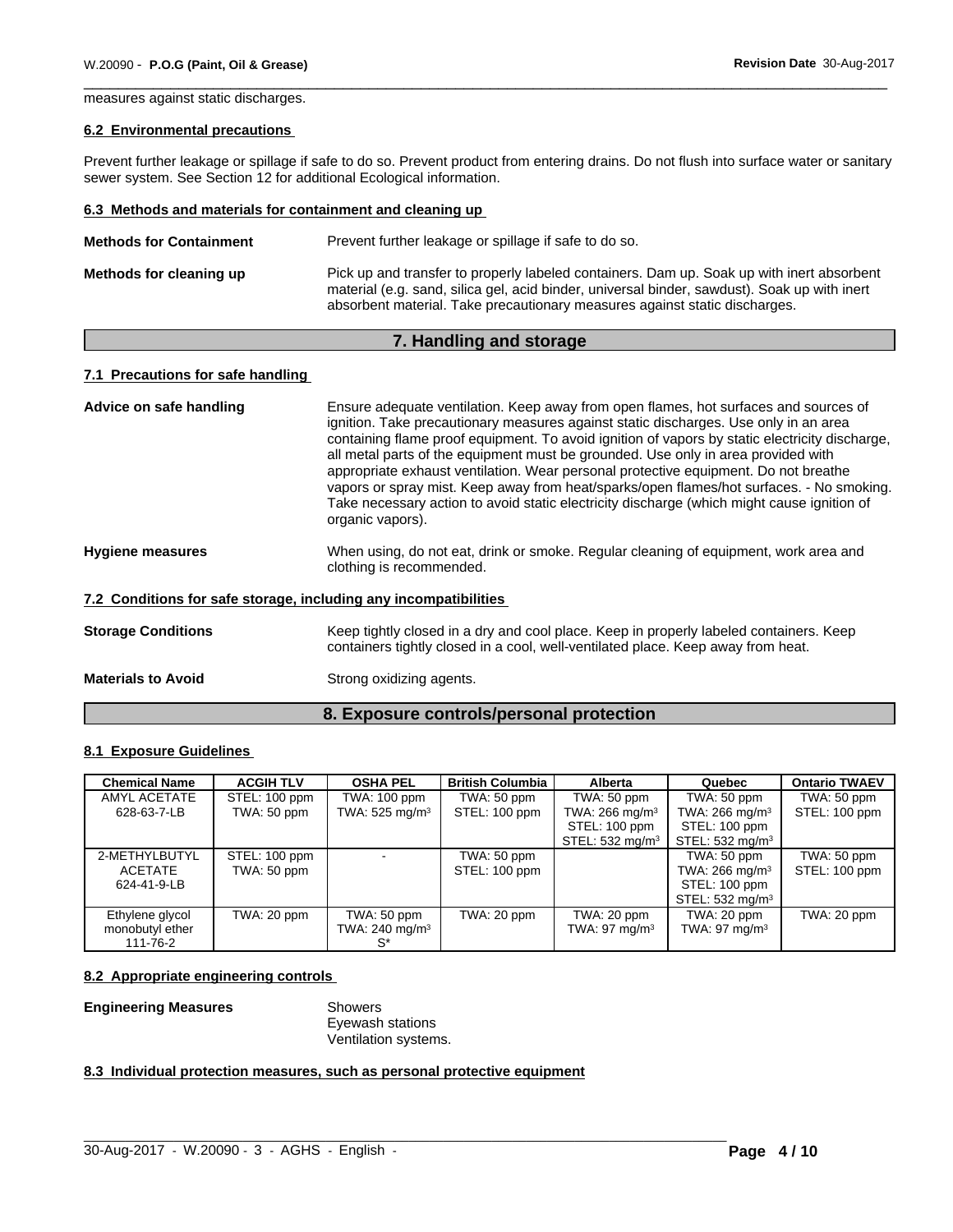| <b>Eye/Face Protection</b>    | Safety glasses with side-shields.                                        |
|-------------------------------|--------------------------------------------------------------------------|
| Skin and body protection      | Rubber/latex/neoprene or other suitable chemical resistant gloves.       |
| <b>Respiratory protection</b> | In case of insufficient ventilation wear suitable respiratory equipment. |
| <b>Hygiene measures</b>       | See section 7 for more information                                       |

**9. Physical and chemical properties**

#### **9.1 Information on basic physical and chemical properties**

| <b>Physical state</b>                             | Liquid            |                          |                          |
|---------------------------------------------------|-------------------|--------------------------|--------------------------|
| Appearance                                        | Clear             | Color                    | Colorless                |
| Odor                                              | Banana            | <b>Odor Threshold</b>    | No information available |
|                                                   |                   |                          |                          |
| <b>Property</b>                                   | Values            | <b>Remarks • Methods</b> |                          |
| рH                                                |                   | No information available |                          |
| Melting/freezing point                            |                   | No information available |                          |
| <b>Boiling point/boiling range</b>                |                   | No information available |                          |
| <b>Flash Point</b>                                | °C / 106 °F<br>41 |                          |                          |
| <b>Evaporation rate</b>                           |                   | No information available |                          |
| Flammability (solid, gas)                         |                   | No information available |                          |
| <b>Flammability Limits in Air</b>                 |                   |                          |                          |
| upper flammability limit                          |                   | No information available |                          |
| lower flammability limit                          |                   | No information available |                          |
| Vapor pressure                                    |                   | No information available |                          |
| Vapor density                                     |                   | No information available |                          |
| <b>Specific Gravity</b>                           | 0.875             |                          |                          |
| <b>Water solubility</b>                           |                   | No information available |                          |
| Solubility in other solvents                      |                   | No information available |                          |
| <b>Partition coefficient</b>                      |                   | No information available |                          |
| <b>Autoignition temperature</b>                   |                   | No information available |                          |
| <b>Decomposition temperature</b>                  |                   | No information available |                          |
| <b>Viscosity, kinematic</b>                       |                   | No information available |                          |
| Viscosity, dynamic                                |                   | No information available |                          |
| <b>Explosive properties</b>                       |                   | No information available |                          |
| <b>Oxidizing Properties</b>                       |                   | No information available |                          |
| 9.2 Other information                             |                   |                          |                          |
| Volatile organic compounds (VOC) 34.5%<br>content |                   |                          |                          |

# **10. Stability and Reactivity**

 $\_$  ,  $\_$  ,  $\_$  ,  $\_$  ,  $\_$  ,  $\_$  ,  $\_$  ,  $\_$  ,  $\_$  ,  $\_$  ,  $\_$  ,  $\_$  ,  $\_$  ,  $\_$  ,  $\_$  ,  $\_$  ,  $\_$  ,  $\_$  ,  $\_$  ,  $\_$  ,  $\_$  ,  $\_$  ,  $\_$  ,  $\_$  ,  $\_$  ,  $\_$  ,  $\_$  ,  $\_$  ,  $\_$  ,  $\_$  ,  $\_$  ,  $\_$  ,  $\_$  ,  $\_$  ,  $\_$  ,  $\_$  ,  $\_$  ,

#### **10.1 Reactivity**

No data available

#### **10.2 Chemical stability**

Stable under recommended storage conditions

# **10.3 Possibility of hazardous reactions**

None under normal processing.

# **10.4 Conditions to Avoid**

Heat, flames and sparks.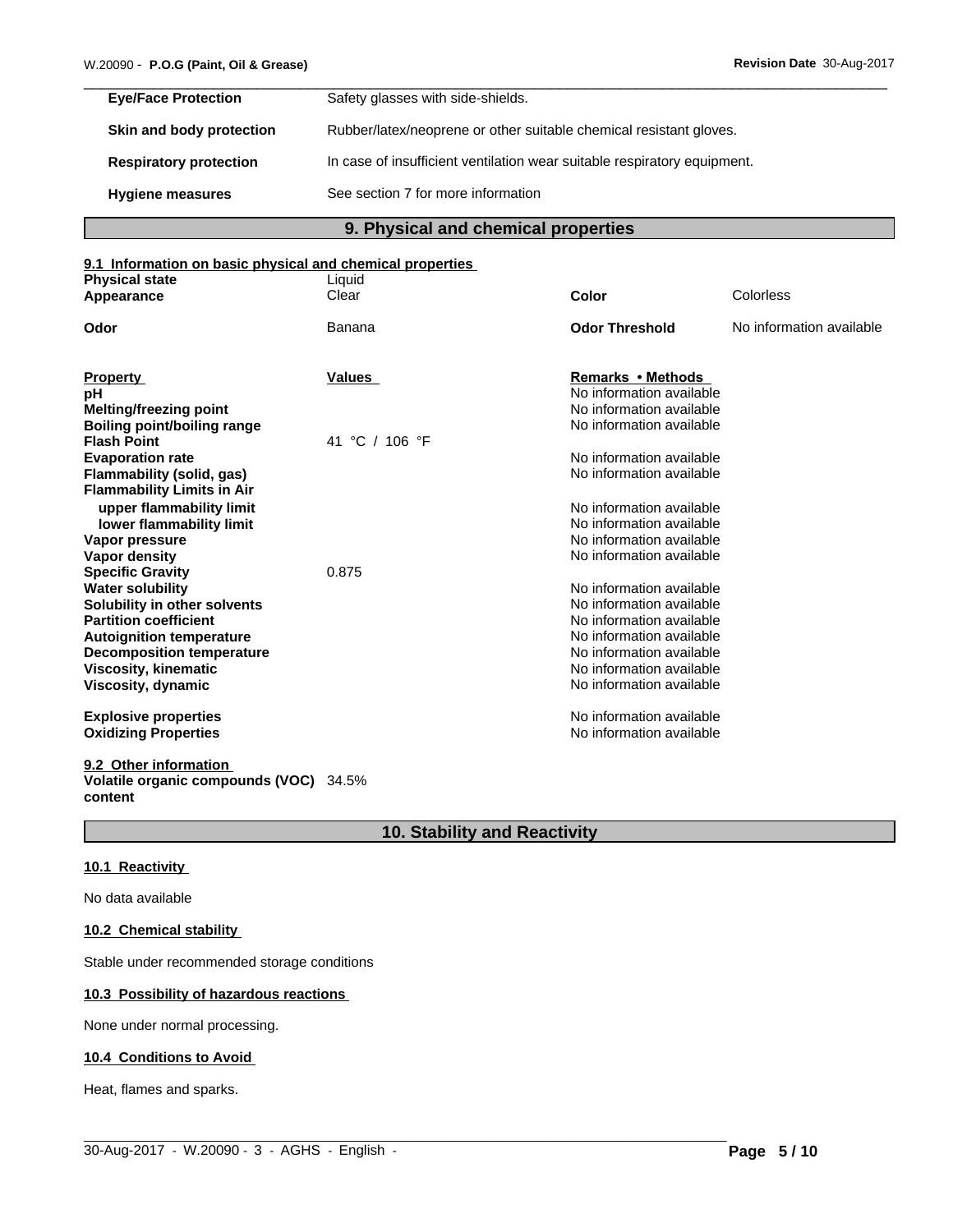#### **10.5 Incompatible Materials**

Strong oxidizing agents.

# **10.6 Hazardous Decomposition Products**

Carbon dioxide (CO2), carbon monoxide (CO), oxides of nitrogen (NOx), dense black smoke.

### **11. Toxicological information**

#### **11.1 Acute toxicity**

#### **Numerical measures of toxicity: Product Information**

#### **The following values are calculated based on chapter 3.1 of the GHS document**

#### **Unknown Acute Toxicity**  $\leq 1\%$  of the mixture consists of ingredient(s) of unknown toxicity

| Oral LD50          | 1,061.00 mg/kg        |
|--------------------|-----------------------|
| <b>Dermal LD50</b> | $3,425.00$ mg/kg mg/l |
| LC50 (Vapor)       | 113.00 $mq/l$         |

#### **Numerical measures of toxicity: Component Information**

| <b>Chemical Name</b>                        | LD50 Oral        | LD50 Dermal             | <b>LC50 Inhalation</b> |
|---------------------------------------------|------------------|-------------------------|------------------------|
| Naphtha, petroleum, hydrotreated            | 5000 mg/kg (Rat) | $>$ 3160 mg/kg (Rabbit) |                        |
| heavy                                       |                  |                         |                        |
| 64742-48-9-LB                               |                  |                         |                        |
| Ethylene glycol monobutyl ether<br>111-76-2 | 470 mg/kg (Rat)  | $= 2000$ mg/kg (Rabbit) | $= 450$ ppm (Rat) 4 h  |

#### **11.2 Information on toxicologicaleffects**

# **Skin corrosion/irritation**

Product Information

• No information available

Component Information

• No information available

# **Serious eye damage/eye irritation**

Product Information • No information available Component Information • No information available

#### **Respiratory or skin sensitization**

Product Information • No information available Component Information • No information available

#### **Germ cell mutagenicity**

Product Information • No information available Component Information • No information available

#### **Carcinogenicity**

# Product Information

• This product contains one or more substances which are classified by IARC as carcinogenic to humans (Group I), probably<br>
30-Aug-2017 - W.20090 - 3 - AGHS - English - **Page 6 / 10**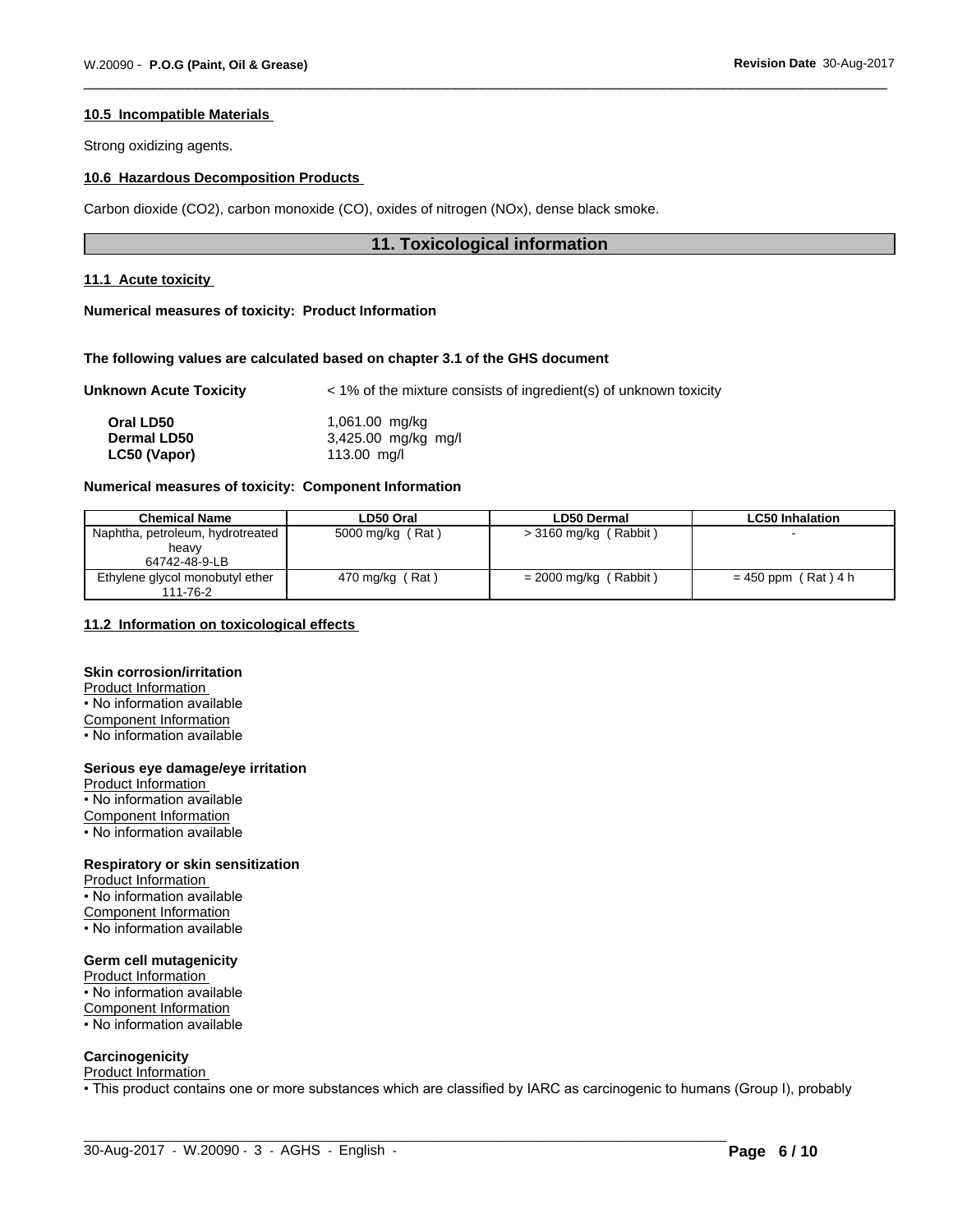carcinogenic to humans (Group 2A) or possibly carcinogenic to humans (Group 2B) Component Information • No information available

**Reproductive toxicity**

Product Information • No information available Component Information • No information available

#### **STOT - single exposure**

No information available

#### **STOT - repeated exposure**

• May cause adverse liver effects

• Ethylene glycol monobutyl ether (CAS#111-76-2): Laboratory studies on experimental animals indicate that exposure may cause red blood cell damage and damage to the kidney and liver. These effects have not been observed in humans. Laboratory animal studies have reported adverse reproductive and developmental effects from overexposure

• Avoid repeated exposure

#### **Other adverse effects**

Product Information • No information available Component Information

• No information available

#### **Aspiration hazard**

Product Information • Risk of serious damage to the lungs (by aspiration) Component Information • No information available

# **12. Ecological information**

#### **12.1 Toxicity**

**Ecotoxicity No information available** 

43.4008 % of the mixture consists of components(s) of unknown hazards to the aquatic environment

#### **Ecotoxicity effects**

| <b>Chemical Name</b>                                       | <b>Toxicity to algae</b> | <b>Toxicity to fish</b>                                                                        | Toxicity to daphnia and other<br>aquatic invertebrates |
|------------------------------------------------------------|--------------------------|------------------------------------------------------------------------------------------------|--------------------------------------------------------|
| AMYL ACETATE<br>628-63-7-LB                                |                          | LC50: 96 h Lepomis macrochirus<br>650 mg/L static                                              |                                                        |
| Naphtha, petroleum, hydrotreated<br>heavy<br>64742-48-9-LB |                          | LC50: 96 h Pimephales promelas<br>2200 mg/L                                                    |                                                        |
| Ethylene glycol monobutyl ether<br>111-76-2                |                          | LC50: 96 h Lepomis macrochirus<br>1490 mg/L static LC50: 96 h<br>Lepomis macrochirus 2950 mg/L | EC50: 48 h Daphnia magna 1000<br>mq/L                  |

#### **12.2 Persistence and degradability**

No information available.

#### **12.3 Bioaccumulative potential**

| Discl<br>avoidec<br>he<br>.nust<br>into<br>⊶rae.<br>nment<br>me<br>enviror<br>$\sim$ |              |
|--------------------------------------------------------------------------------------|--------------|
| Name<br>'hon                                                                         | . Pow<br>loc |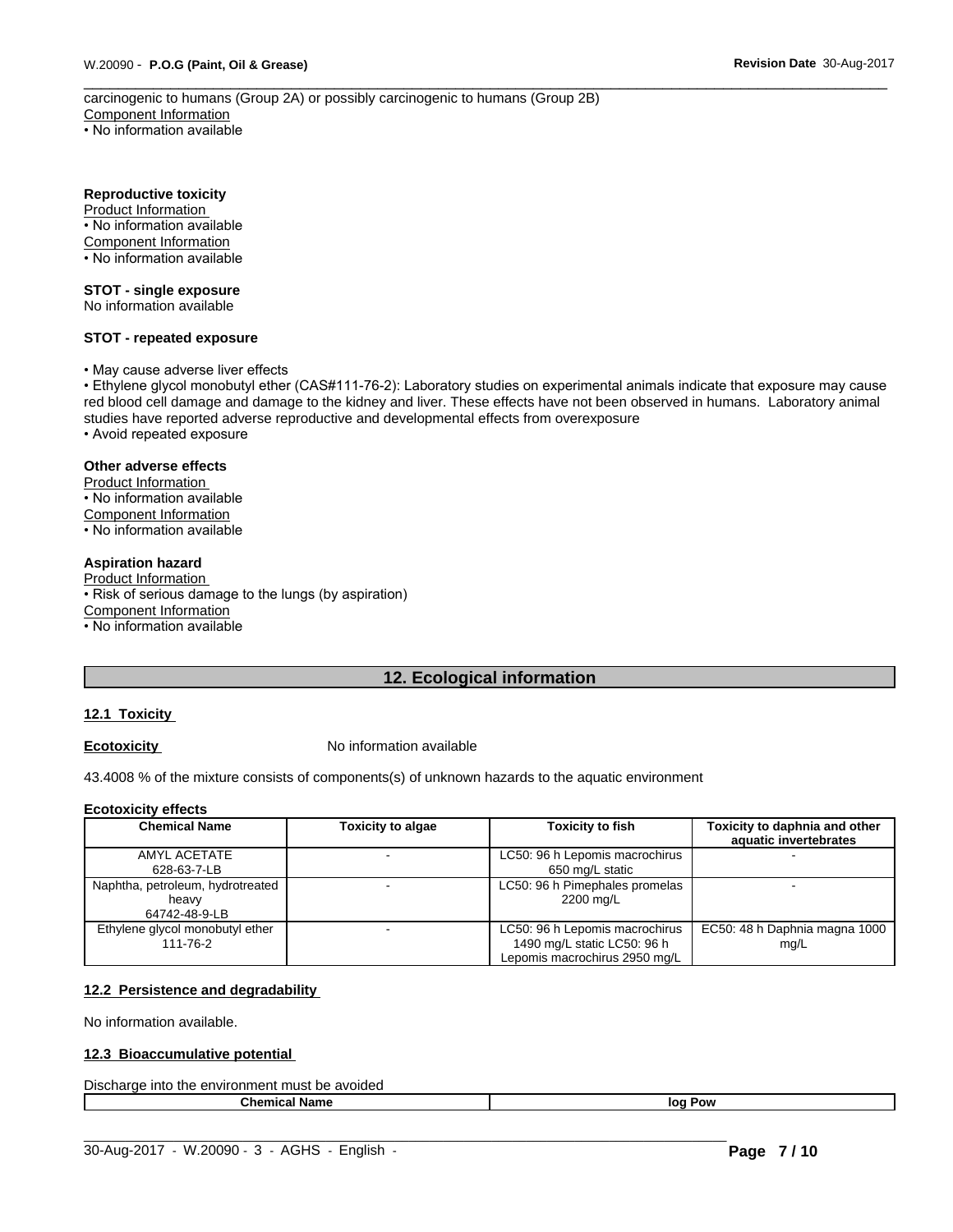| W.20090 - P.O.G (Paint, Oil & Grease)       | Revision Date 30-Aug-2017 |  |  |  |
|---------------------------------------------|---------------------------|--|--|--|
| Ethylene glycol monobutyl ether<br>111-76-2 | 0.81                      |  |  |  |

### **12.4 Mobility in soil**

No information available.

#### **12.5 Other adverse effects**

No information available

# **13. Disposal Considerations**

### **13.1 Waste treatment methods**

This material, as supplied, is not a hazardous waste according to Federal regulations (40 CFR 261). This material could become a hazardous waste if it is mixed with or otherwise comes in contact with a hazardous waste, if chemical additions are made to this material, or if the material is processed or otherwise altered. Consult 40 CFR 261 to determine whether the altered material is a hazardous waste. Consult the appropriate state, regional, or local regulations for additional requirements.

# **14. Transport Information**

| <b>DOT</b>                                                                                      | Not regulated (If shipped in NON BULK packaging by ground transport)<br>Note: According to 49 CFR $\S173.150(f)(1)$ , this material was reclassified as a combustible<br>liquid. This provision does not apply to transportation by vessel or aircraft, except where<br>other means of transportation is impractical |
|-------------------------------------------------------------------------------------------------|----------------------------------------------------------------------------------------------------------------------------------------------------------------------------------------------------------------------------------------------------------------------------------------------------------------------|
| <b>MEX</b>                                                                                      |                                                                                                                                                                                                                                                                                                                      |
| <b>IMDG</b><br>Proper shipping name<br><b>Hazard class</b><br><b>UN</b><br><b>Packing Group</b> | Limited quantity<br>FLAMMABLE LIQUIDS, N.O.S. (AMYL ACETATE AND PETROLEUM DISTILLATES)<br>з<br>1993<br>Ш                                                                                                                                                                                                             |
| <b>IATA</b><br><b>UN</b><br><b>Packing Group</b><br><b>Special Provisions</b>                   | Air transport is not recommended.                                                                                                                                                                                                                                                                                    |

# **15. Regulatory information**

**15.1 International Inventories**

| <b>TSCA</b>          | Complies |  |
|----------------------|----------|--|
| <b>DSL</b>           | Complies |  |
| <b>EINECS/ELINCS</b> | Complies |  |
| <b>ENCS</b>          | Complies |  |
| <b>IECSC</b>         | Complies |  |
| <b>KECL</b>          | Complies |  |
| <b>PICCS</b>         | Complies |  |
| <b>AICS</b>          | Complies |  |
| <b>NZIoC</b>         | Complies |  |

 **TSCA** - United States Toxic Substances Control Act Section 8(b) Inventory

 **DSL** - Canadian Domestic Substances List

 **EINECS/ELINCS** - European Inventory of Existing Chemical Substances/European List of Notified Chemical Substances

 $\_$  ,  $\_$  ,  $\_$  ,  $\_$  ,  $\_$  ,  $\_$  ,  $\_$  ,  $\_$  ,  $\_$  ,  $\_$  ,  $\_$  ,  $\_$  ,  $\_$  ,  $\_$  ,  $\_$  ,  $\_$  ,  $\_$  ,  $\_$  ,  $\_$  ,  $\_$  ,  $\_$  ,  $\_$  ,  $\_$  ,  $\_$  ,  $\_$  ,  $\_$  ,  $\_$  ,  $\_$  ,  $\_$  ,  $\_$  ,  $\_$  ,  $\_$  ,  $\_$  ,  $\_$  ,  $\_$  ,  $\_$  ,  $\_$  ,

 **PICCS** - Philippines Inventory of Chemicals and Chemical Substances

 **ENCS** - Japan Existing and New Chemical Substances

**IECSC** - China Inventory of Existing Chemical Substances

 **KECL** - Korean Existing and Evaluated Chemical Substances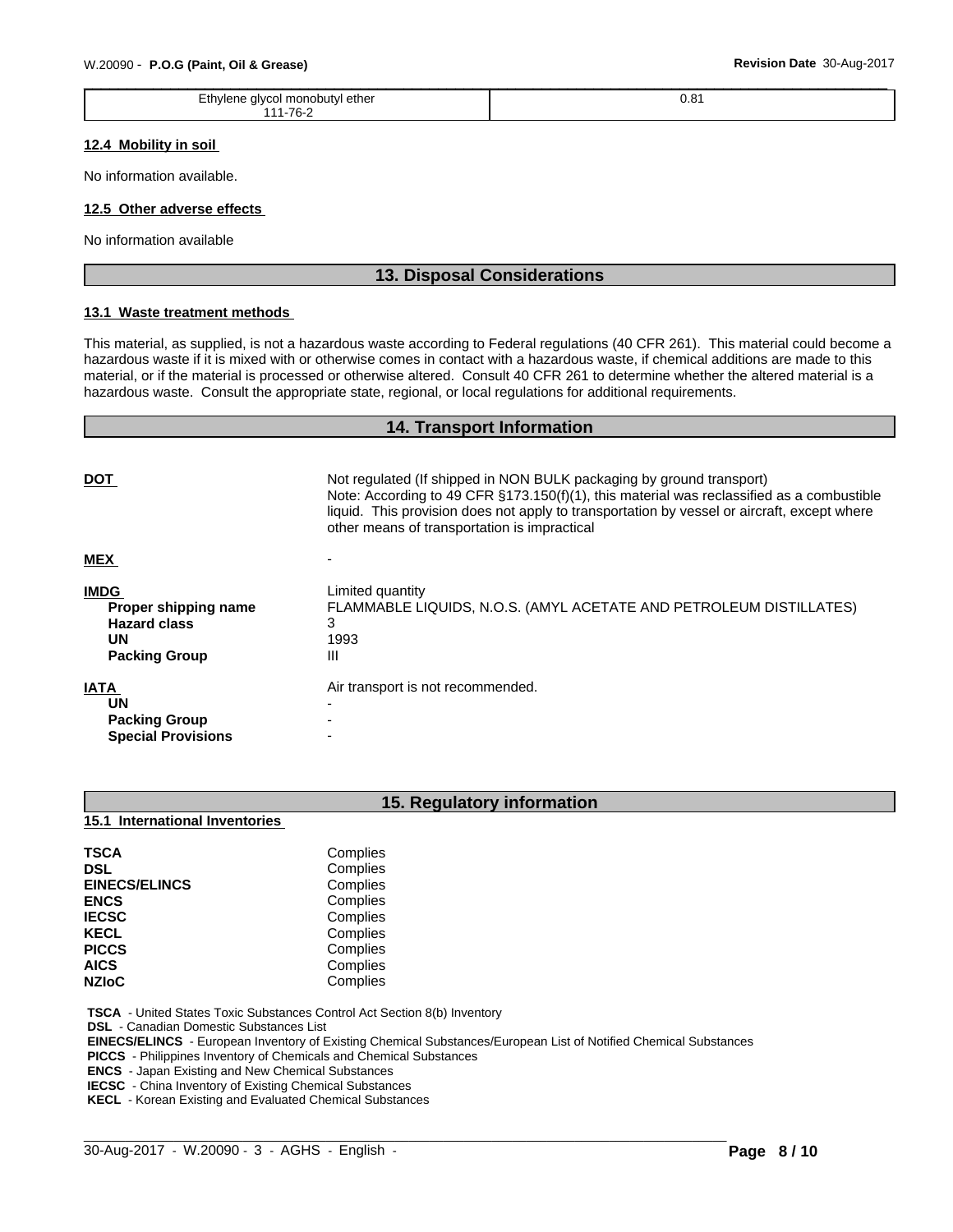**PICCS** - Philippines Inventory of Chemicals and Chemical Substances  **AICS** - Australian Inventory of Chemical Substances  **NZIoC** - New Zealand Inventory of Chemicals

#### **15.2 U.S. Federal Regulations**

#### **SARA 313**

Section 313 of Title III of the Superfund Amendments and Reauthorization Act of 1986 (SARA). This product contains a chemical or chemicals which are subject to the reporting requirements of the Act and Title 40 of the Code of Federal Regulations, Part 372:

| <b>Chemical Name</b>                                         | 313<br>Threshold Values %<br>5AR/ | $\sim$ $\sim$<br>Weight-<br>70 |  |
|--------------------------------------------------------------|-----------------------------------|--------------------------------|--|
| <b>Eth</b><br>I monobutvl ether<br>alvcol<br>'Iana<br>- 11 C | ن.                                | ιv<br>u                        |  |
| 1-76-2<br>I <i>A A</i>                                       |                                   |                                |  |

#### **15.3 Pesticide Information**

Not applicable

#### **15.4 U.S. State Regulations**

#### **California Proposition 65**

This product contains the following Proposition 65 chemicals:

| <b>Chemical Name</b> | California Prop. 65 |
|----------------------|---------------------|
| Benzene - 71-43-2    | Carcinogen          |
|                      | Developmental       |
|                      | Male Reproductive   |

| <b>16. Other information</b> |                        |                       |                          |                                           |
|------------------------------|------------------------|-----------------------|--------------------------|-------------------------------------------|
| <b>NFPA</b>                  | <b>Health Hazard 2</b> | <b>Flammability 2</b> | <b>Instability 0</b>     | <b>Physical and chemical</b><br>hazards * |
| <b>HMIS</b>                  | <b>Health Hazard 2</b> | <b>Flammability 2</b> | <b>Physical Hazard 0</b> | <b>Personal protection X</b>              |

#### **Legend:**

*ACGIH (American Conference of Governmental Industrial Hygienists) Ceiling* (C) *DOT (Department of Transportation) EPA (Environmental Protection Agency) IARC (International Agency for Research on Cancer) International Air Transport Association (IATA) International Maritime Dangerous Goods (IMDG) NIOSH (National Institute for Occupational Safety and Health) NTP (National Toxicology Program) OSHA (Occupational Safety and Health Administration of the US Department of Labor) PEL (Permissible Exposure Limit) Reportable Quantity (RQ) Skin designation* (S\*) *STEL (Short Term Exposure Limit) TLV® (Threshold Limit Value) TWA (time-weighted average) Chronic Hazard Star Legend Chronic Health Hazard*

**Revision Date** 30-Aug-2017 **Revision Note** No information available **Disclaimer**

**Prepared By Chemspec Regulatory Affairs/Product Safety** 

The information provided on this SDS is correct to the best of our knowledge, information and belief at the date of its **publication. The information given isdesigned only as a guide for safe handling, use, processing, storage,** transportation, disposal and release and is not to be considered as a warranty or quality specification. The information relates only to the specific material designated and may not be valid for such material used in combination with any other